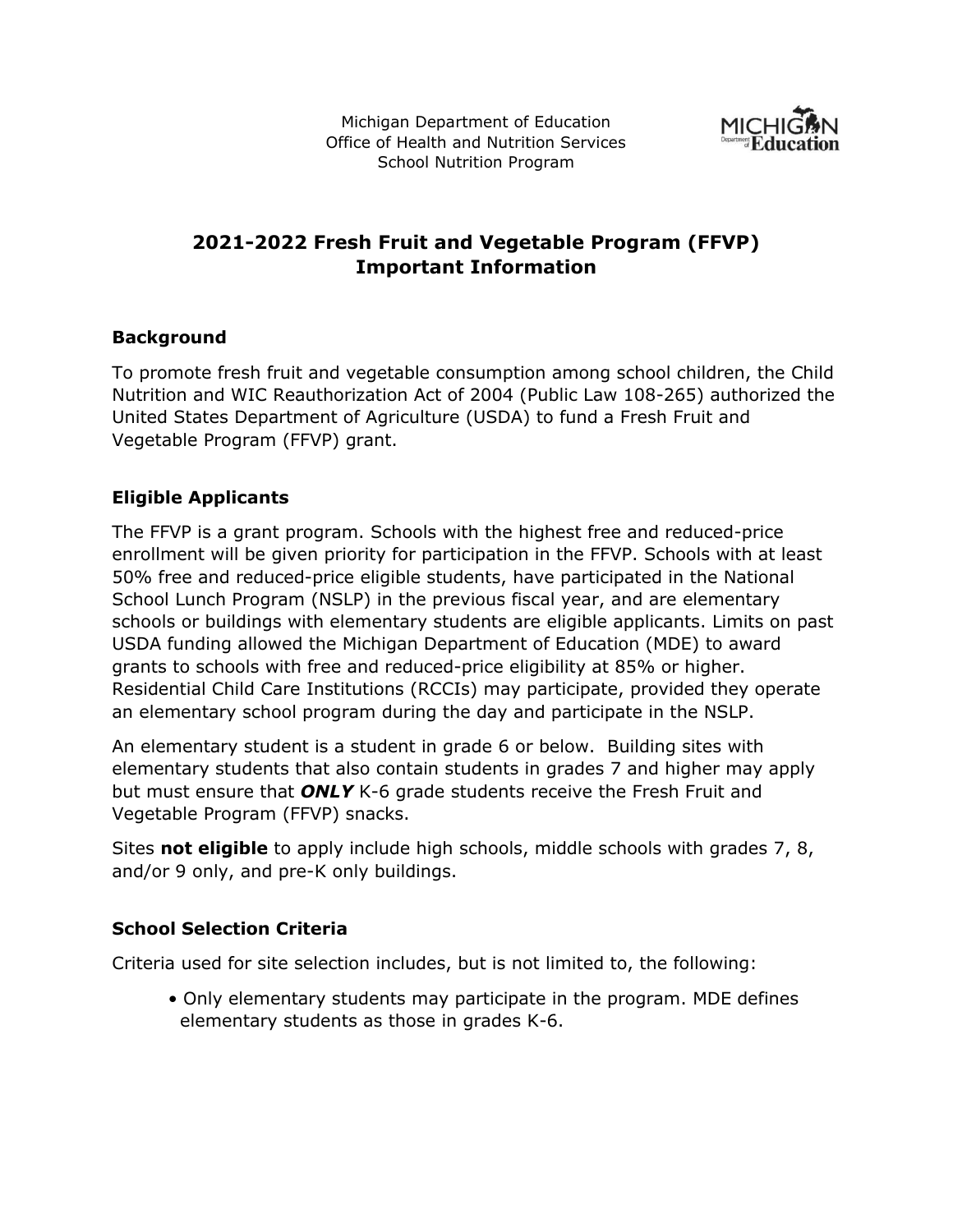- If an eligible site has pre-K students, these students may participate in the FFVP, but this is at the School Food Authority (SFA) discretion.
- Selected schools must operate the NSLP and must have operated the NSLP in the previous school year.
- Each school site must have a completed application submitted by the deadline.

MDE may apply other factors in making funding decisions, such as:

- Participation history with the program, if applicable.
- School fails to meet the deadline for application completion.
- School does not have the support of its administration.
- School does not spend the majority of their awarded grant funds.
- MDE has concerns with the school's administration of another Child Nutrition Program.
- MDE believes that a school cannot properly operate the FFVP based on past grant management history, despite previous support from the State.

## **Expectations of Participating Schools**

- Certification of Support, as part of the application, must be documented and have signatures of:
	- o Foodservice manager
	- o School principal
	- o Superintendent (or designee)
- Funds for monthly claims will be drawn down from the Cash Management System (CMS).
- FFVP funds will be spent in accordance with Section 19 of the Richard B. Russell NSLA, the FFVP Handbook (USDA issued), and additional guidance or memoranda provided by USDA/FNS or MDE.
- School will publicize the availability of free fresh fruits and vegetables for their students.
- FFVP funds for administrative expenses cannot exceed 10 percent of grant fund allocation.
- School will retain all related FFVP paperwork for three years, plus the current year.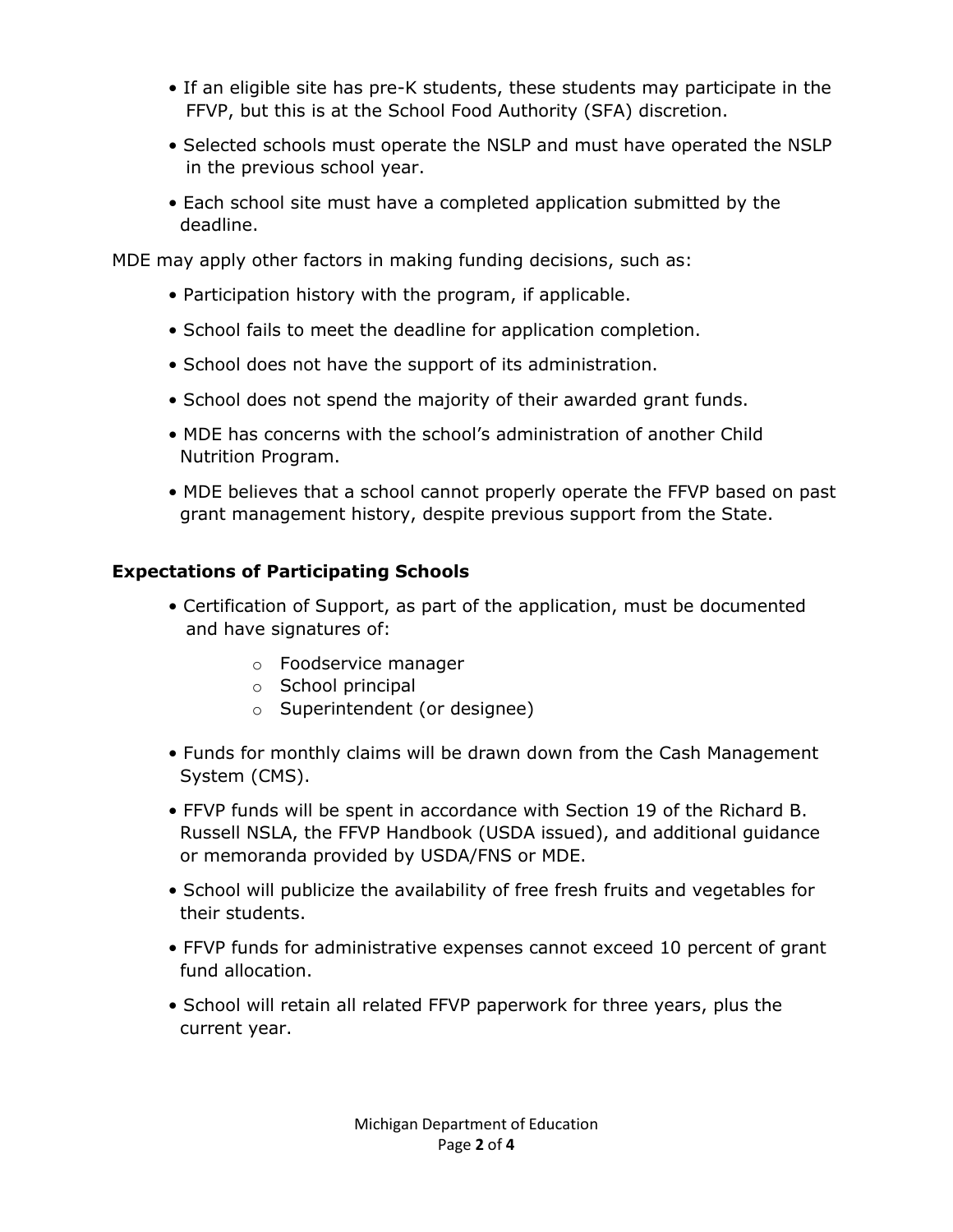- School will develop a budget that provides for full utilization of grant funds.
- FFVP snacks must be made available to students during the school day.
- FFVP snacks must be provided separately from the lunch or breakfast meal.
- FFVP snacks cannot be offered before or after the regularly scheduled school day.
- Schools are encouraged to develop partnerships with non-federal resources, including entities representing the fruit and vegetable industry.
- Schools will participate in all FFVP training provided by MDE.
- Schools must follow all food safety requirements and HACCP guidance.

## **USDA Fresh Fruit and Vegetable Program Information**

Complete information can be obtained from the [USDA](https://www.fns.usda.gov/ffvp/fresh-fruit-and-vegetable-program) and [MDE](https://www.michigan.gov/mde/0,4615,7-140-66254_50144_94242-511371--,00.html) websites:

<https://www.fns.usda.gov/ffvp/fresh-fruit-and-vegetable-program>

[https://www.michigan.gov/mde/0,4615,7-140-66254\\_50144\\_94242-511371--](https://www.michigan.gov/mde/0,4615,7-140-66254_50144_94242-511371--,00.html) [,00.html](https://www.michigan.gov/mde/0,4615,7-140-66254_50144_94242-511371--,00.html)

Refer to the *[Fresh Fruit and Vegetable Handbook](https://www.fns.usda.gov/ffvp/fresh-fruit-and-vegetable-program)* (December 2010) for additional background information and operational information:

<https://www.fns.usda.gov/ffvp/fresh-fruit-and-vegetable-program>

## **USDA Nondiscrimination Statement**

In accordance with Federal civil rights law and U.S. Department of Agriculture (USDA) civil rights regulations and policies, the USDA, its Agencies, offices, and employees, and institutions participating in or administering USDA programs are prohibited from discriminating based on race, color, national origin, sex, disability, age, or reprisal or retaliation for prior civil rights activity in any program or activity conducted or funded by USDA.

Persons with disabilities who require alternative means of communication for program information (e.g., Braille, large print, audiotape, American Sign Language, etc.), should contact the Agency (State or local) where they applied for benefits. Individuals who are deaf, hard of hearing or have speech disabilities may contact USDA through the Federal Relay Service at (800) 877-8339. Additionally, program information may be made available in languages other than English.

To file a program complaint of discrimination, complete the USDA Program Discrimination Complaint Form, (AD-3027) found online at: